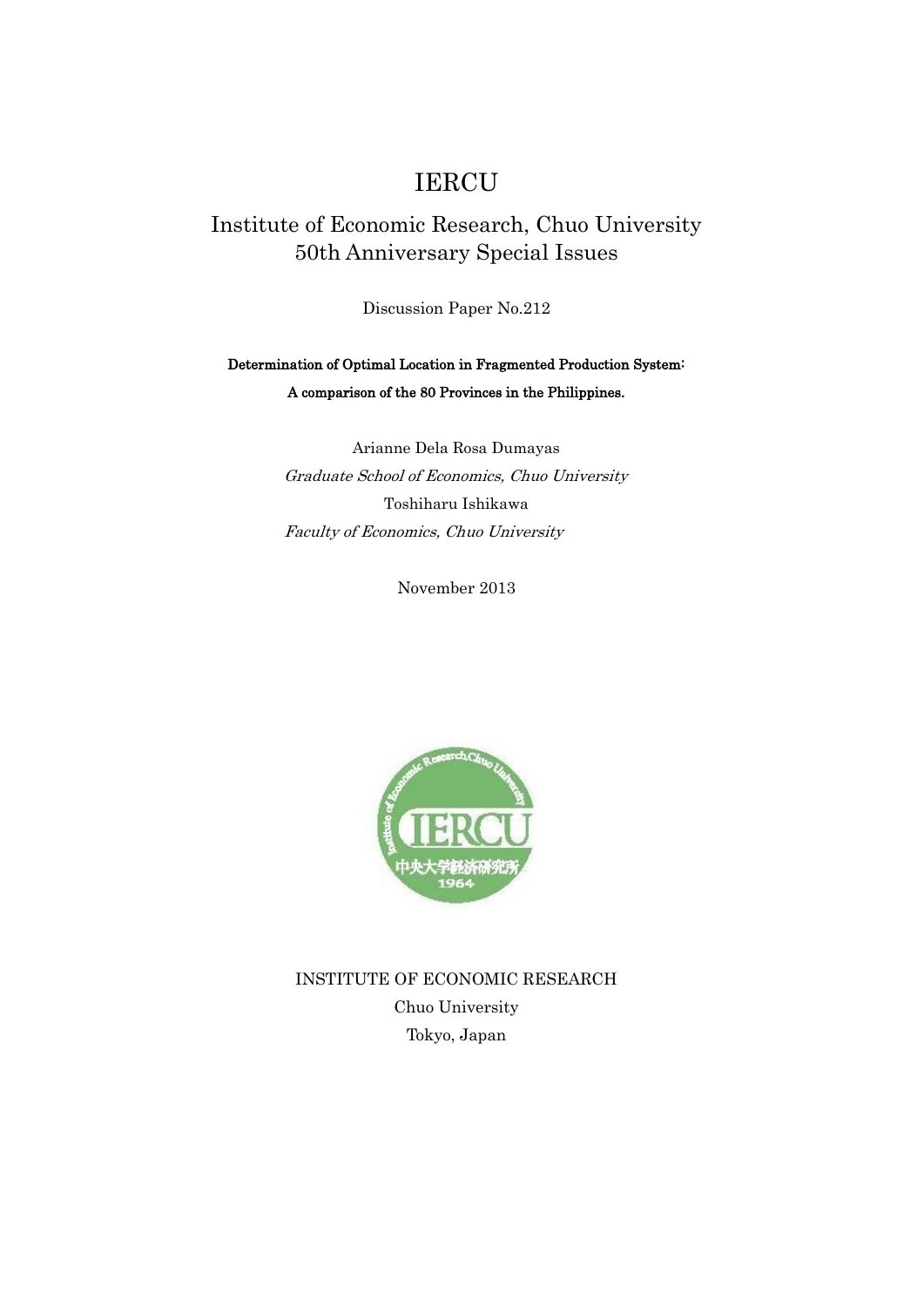# **Determination of Optimal Location in Fragmented Production System: A comparison of the 80 Provinces in the Philippines.**

#### **Arianne Dela Rosa Dumayas**

*Graduate School of Economics, Chuo University*

#### **Toshiharu Ishikawa**

*Faculty of Economics, Chuo University*

## **Abstract**

Globalization has further intensified competition which compel the firms to lower their productions cost by fragmenting the production processes and transferring them to appropriate locations. Identification of optimal locations is very significant in this system of production. This paper presents the steps undertaken in establishing prospective locations and analyzes the influence of transfer price and corporate taxation system in the determination of locations. With the assumption that the Philippines is within the prospective area, the paper conducts a comparison of economic and social conditions among the 80 provinces in the Philippines. This study elucidates the two-steps in determining prospective location: first, across countries, and second, among regions or provinces of the selected country. During the first-step, chaotic phenomenon has occurred which showed several potential locations that can guarantee in achieving the target profits. On the second-step, based on the comparison of the provinces, Metro Manila and the neighboring provinces have the highest provincial dynamism scores which denote the favorability of both economic and social conditions those provinces. On the other hand, provinces in Mindanao, particularly in the Autonomous Region of Muslim Mindanao (ARMM) have relatively adverse economic and social conditions.

Keywords: Factory's location, Chaotic phenomenon, Location targeted area, Regional development, Spatial disparity

JEL: R.12. R.30, O.18, O.53.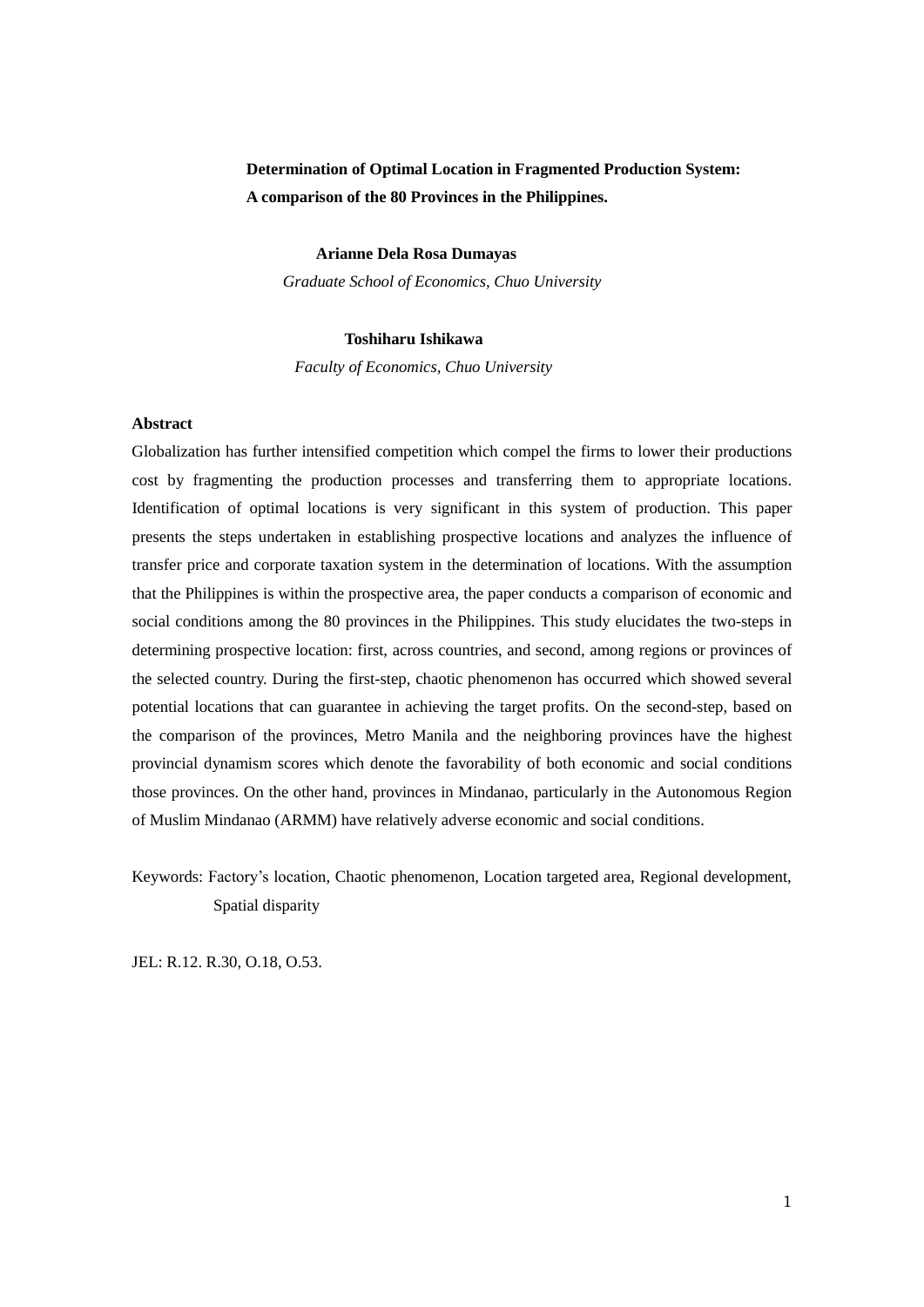#### **1. Introduction**

In order to complete expanding their businesses, firms lower their production costs by cutting the production processes into different parts and assigning them to appropriate locations. Fragmentation of the production processes ranges from highly-complex process to simple production processes. In the identification of the potential location of these production processes, the candidate location's presence of production factors and quality of living are taken into account. For example, simple production processes are oftentimes dispersed to many developing countries where there are abundant supplies of cheap unskilled labor. This relocation of the factories entails a huge cost. However, savings from the low labor costs offset this cost and allow profit-maximization. Therefore, fragmentation of production processes facilitates further expansion of the factories which have become widespread in the late  $20<sup>th</sup>$  century.

Choosing a potential location is therefore an utmost important in this system of production. There are some location factors to be considered when choosing potential locations in a large geographical space including several countries: characteristics of economic activity, corporate taxation system and social conditions in each country. The determination of the potential locations sites is first decided at a country-level and then at regional or provincial-level.

Selection of potential location at the country-level takes into account each country's economic and social conditions as well as the taxation system. Accordingly, firms will only consider transferring to potential sites with good economic and social conditions and relatively wide production base<sup>1</sup>. Moreover, the country's tax system should be considered because all profits made by the factories are subject to taxes imposed by the country's national or local government. On the other hand, the government also needs to understand the firm's profit management to establish appropriate taxes and transfer prices. Firms compare the different countries' taxation system and estimate transfer price when choosing the potential location<sup>2</sup>.

Determination of the prospective locations at the specific region or provinces considers attributes such as infrastructure, education, culture, housing, safety, and welfare. This is due to the fact that these factors play decisive roles in firms' production, sales, and research and development. Furthermore, the decision to reside in a particular place is influence by the natural environment, educational institutions, culture, housing, safety and welfare support. Given the fact that the citizen's activities might have an impact on production efficiency as well as quality improvement, it is necessary to evaluate the region's economic and social features.

This paper has three main objectives. First, the analysis introduces the two-step decision process of the establishing prospective locations. Secondly, the analysis incorporates transfer price system and corporation system in the analysis of prospective locations. Third, assuming that the Philippines

 $\overline{a}$ 

<sup>1</sup> For more information about the potential location, see Ishikawa (2010).

<sup>&</sup>lt;sup>2</sup> This area is extensively studied by Hirshleifer (1956), Bond (1980) and Eden (1985).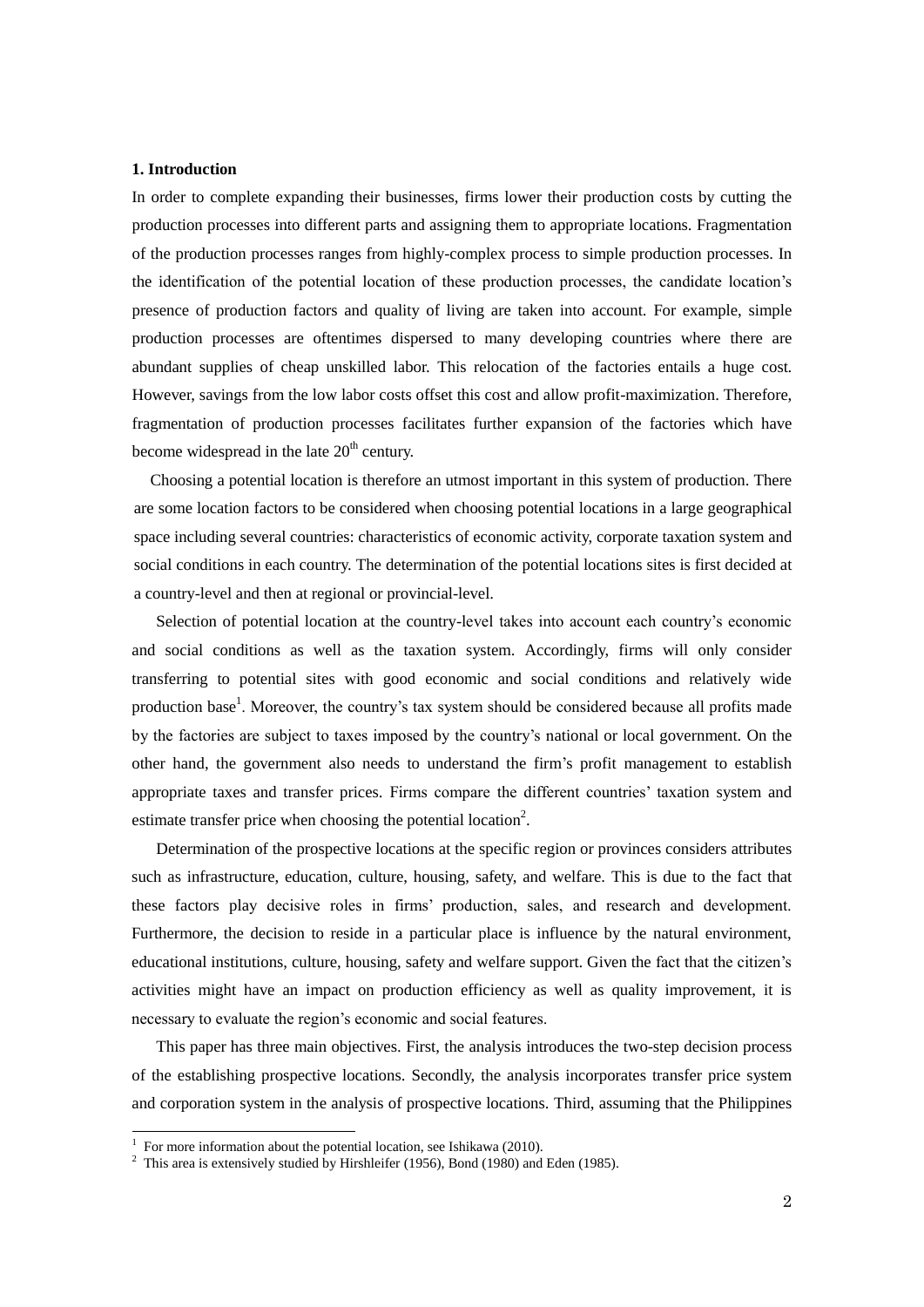is one of the prospective locations, this paper compares the economic and social conditions of 80 provinces.

The paper is organized as follows: Section 2 explains the framework for analyzing the location decision of the firms and derivation of optimal transfer prices and prospective area. Section 3 analyzes the impact of country's taxation system on the transfer price, location decision, and company's profit. Section 4 evaluates the economic and social conditions of 80 provinces in the Philippines. Section 5 concludes the paper.

#### **2. Location decision-making and optimal transfer price**

#### **2.1 Derivation of the profit function of a firm**

The following assumptions are placed and the framework for the analysis is formed in this section. A transnational firm produces goods by using two production processes, the first process, and the second process. The factory 1 which is assigned to the first process manufactures intermediate goods, m4, in home country. The intermediate goods produced at factory 1 are transported to the factory 2 by the transfer price mq4, which locates at a city in a foreign country. The factory 2 uses one unit of the intermediate goods to produce one unit of the final goods. And the factory sells the finished goods by the price p to the market which is at the same city in the foreign country. The tax rates of home and foreign country are represented by t and  $t^*$ , respectively.

The profits of the factory 1 is given by equation  $(1)$ 

$$
Y_1 = (1 - t)[mp_{4} * m_q - C(m_q) - F_1]
$$
 (1)

where  $m_q$  is quantity of the finished goods,  $C(mq)$  is the cost function and  $F_1$  is fixed costs. The cost function  $C(m_q)$  of the factory 1 is derived on the basis of the following assumptions: The factory 1 uses two different kinds of materials  $m_1$ ,  $m_2$  to produce the final goods  $m_q$ . And the factory uses lubricating oil m<sub>3</sub> to operate machines. The materials m<sub>1</sub>, m<sub>2</sub> and oil m<sub>3</sub> are produced at points M<sub>1</sub>.  $M_2$  and  $M_3$  which are identified by coordinates  $(x_1, y_1)$ ,  $(x_2, y_2)$ ,  $(x_3, y_3)$ , respectively, on a large plain space. These materials are transported to the factory 1 at point L indicated by (x, y). Freight rates of the materials  $m_1$ ,  $m_2$  are denoted by  $t_m$ , and the rate of the oil  $m_3$  is given by  $t_e$ . Mill prices of these are shown by  $p_1$ ,  $p_2$ , and  $p_3$ , and these prices are given. The intermediate goods are transported from the factory 1 to the factory 2 which locates at the market at point  $M_4$  (x<sub>4</sub>,y<sub>4</sub>). The freight rate of the intermediate goods  $m_q$  is  $t_g$ . Figure 1 illustrates the geographical relationship between the factory 1, the factory 2, the market and the points of the three materials.

The production function of the factory1 is represented by equation (2):

$$
m_q = A m_1^{\alpha} m_2^{\beta} \tag{2}
$$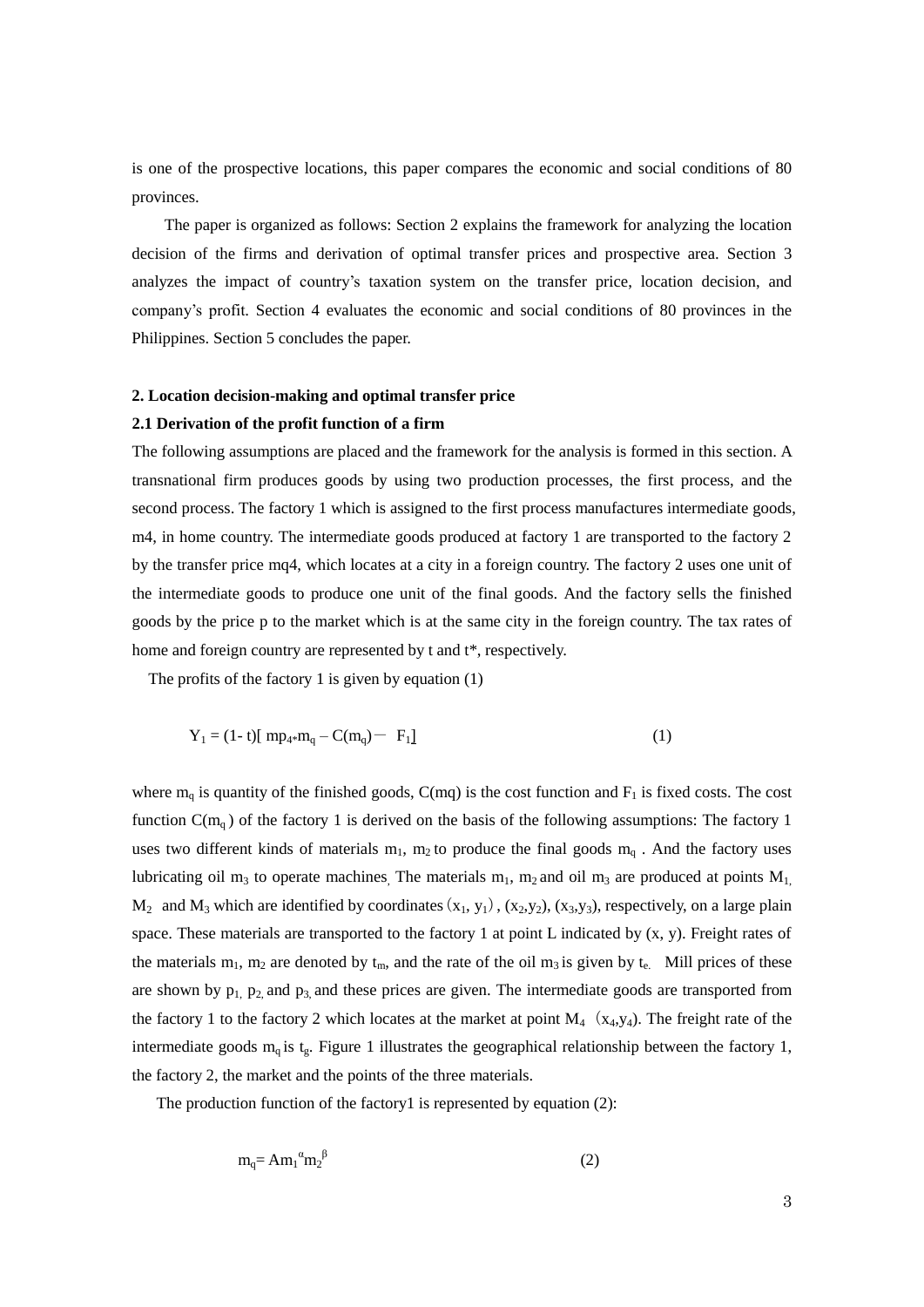where A,  $\alpha$  and  $\beta$  are parameters and they are defined as A>0, 0<( $\alpha$ + $\beta$ )<1.



## **Figure 1 Location figure of the factory 1**

The distances between the material places,  $M_i$  (i=1, 2,3) and the factory1,  $L(x,y)$  are represented by  $d_1$ ,  $d_2$   $d_3$ , respectively:

$$
d_1 = ((x - x_1)^2 + (y + y_1)^2)^{0.5},
$$
\n(3a)  
\n
$$
d_2 = ((x + x_2)^2 + (y + y_2)^2)^{0.5},
$$
\n(3b)  
\n
$$
d_3 = (x^2 + (y + y_3)^2)^{0.5}.
$$
\n(3c)

The distance between the factory1 and the factory 2 which locates at the finished market  $M_4$  is given by  $d_4$ :

$$
d_4 = (x^2 + (y - y_4)^2)^{0.5}.
$$
 (3d)

If the profits of the factory 1,  $Y_1$  is given by equation (4),

 $Y_1 = (1-t)[m_q((mp_4 - t_g d_4) - (p_3 + t_e d_3)) - (p_1 + t_m d_1) m_1 - (p_2 + t_m d_2) m_2 - F_1].$  (4)

Making use of the law of equi-marginal productivity, that is, the ratio between the productivities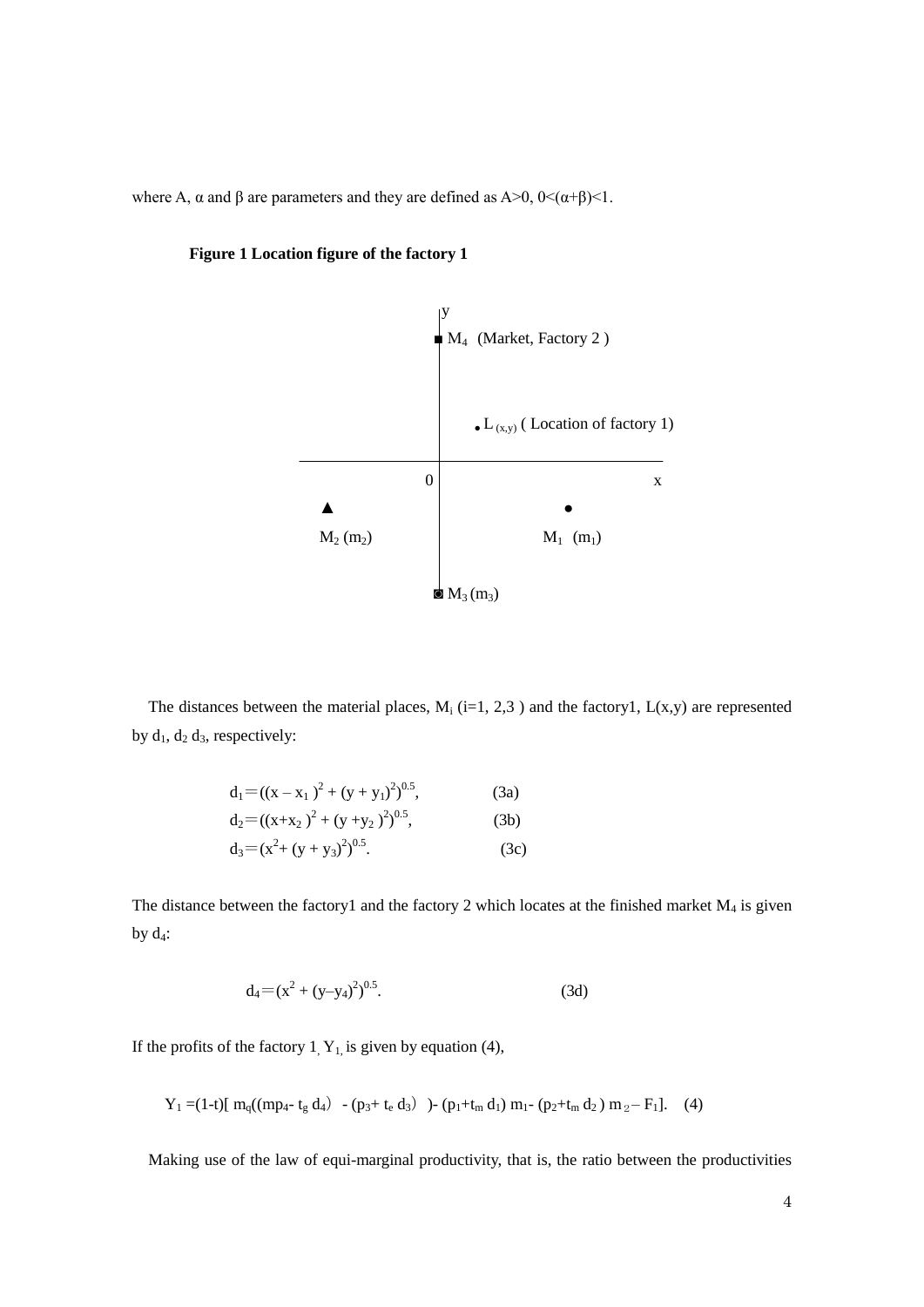of the two intermediate goods should be equal to the ratio between the delivered prices of them, quantities of these goods are derived as equations (5a) and (5b): (For simplicity,  $\alpha$  and  $\beta$  are assumed  $α=β=0.4$ ):

$$
m_1 = A^{-1.25} m_q^{1.25} ((p_2 + t_m d_2) / (p_1 + t_m d_1))^{0.5},
$$
\n(5a)

$$
m_2 = A^{-1.25} m_q^{-1.25} ( (p_1 + t_m d_1) / (p_2 + t_m d_2))^{0.5}.
$$
 (5b)

Since quantity of oil  $m_3$  is assumed to be a linear function of amount of the final goods, it is simply given by (5c),

$$
m_3 = m_q. \tag{5c}
$$

From the above equations, the cost  $C(m_q)$  of the factory 1 is obtained as equation (6),

$$
C(mq) = 2A^{-1.25}m_q^{1.25} (p_1 + t_m d_1)^{0.5} (p_2 + t_m d_2)^{0.5} + x ((p_3 + t_e d_3) + F_1.
$$
 (6)

Thus, the profit function of the factory 1 is rewritten as equation (7):

$$
Y_1 = (1-t)[m_q ((mp_4 + t_g d_4) - (p_3 + t_e d_3) - 2m_q^{1.25} A^{-1.25} (p_1 + t_m d_1)^{0.5} (p_2 + t_m d_2)^{0.5} - F_1].
$$
 (7)

The factory 1 determines the transfer price and its location in order to maximize the firm's total profits by using equation (7).

Then, let us derive the profits of the factory 2,  $Y_2$ . The profits are obtained under the following assumptions: The factory 2 uses one unite of intermediate goods to produce one final goods, thus, the quantity of the final goods Q is equal to the intermediate goods  $m_q$ , (that is,  $Q=m_q$ ). The market price of the finished goods is shown by p which is determined by the market demand function given by equation (9).

$$
Y_2 = (1 - t^*)[(p - mp_4)Q - C(Q) - F_2]
$$
\n(8)

$$
p=600 - Q \tag{9}
$$

where  $F_2$  is the fixed cost, and  $C(Q)$  is the costs of assembling the intermediate goods to the finished goods, C(Q) is given by equation (10).

$$
C(Q) = 1.5Q(2+Q)^2/B
$$
 (10)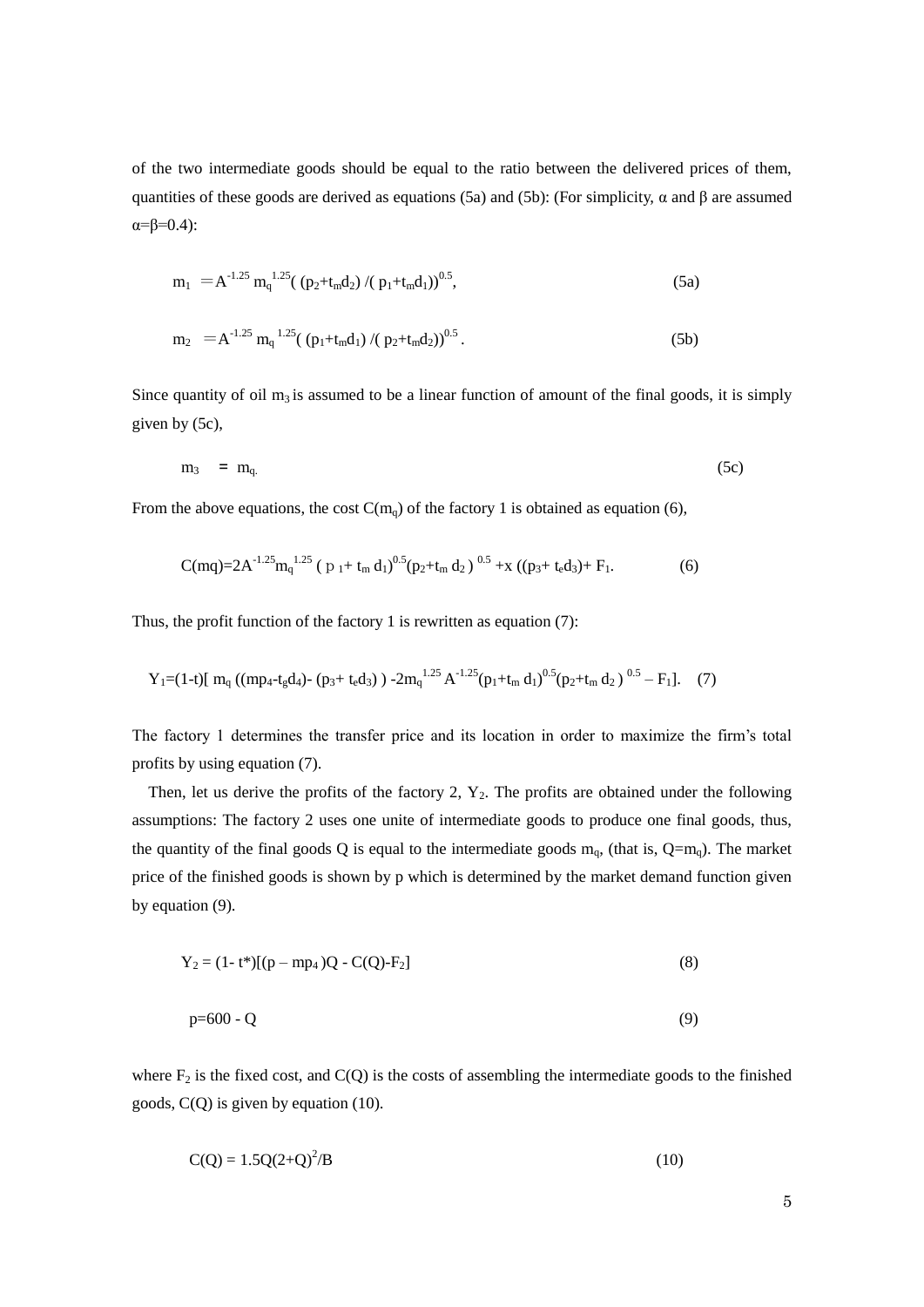Since the factory 2 determines the quantity supplied at the market to maximize its profits, the quantity supplied to the market is derived by using equation (8), (9),and (10), it is shown by equation (11) where parameter B is assumed 200 for simplicity,

$$
Q=0.22(-206 + (582409 - 900mp_4)^{0.5})
$$
\n(11)

Since the supply quantity Q is a function of the transfer price mp4, the total profits of the firm can be rewritten as a function of the transfer price as equation (12),

Y= (1- t)[(0.22( -206 + (582409 - 900mp4) 0.5))(mp4 - tgd4 ) - (p3+ ted3) ) – -2(0.22(- 206 + (582409-900mp4) 0.5))1.25 A -1.25(p1+t<sup>m</sup> d1) 0.5(p2+t<sup>m</sup> d2 ) 0.5 ―F1] +(1-t\*) [(600-(0.22(-206+(582409-900mp4) 0.5))-mp4)(0.22(-206+ (582409-900mp4) 0.5)) - F2]. (12)

#### **(2) Derivation of the optimal transfer price and the factory's location**

The optimal transfer price mp4 and the location  $(X, Y)$  of the factory1 are derived by using equation (12). To derive the optimal values of the transfer price and the location of the factory 1, the Gradient dynamics is used. The essence of this method is that first, an initial value set is given to  $x_n$ ,  $y_n$ , and  $p_{4n}$  in the following equations (13a,b, and c) as a temporal solution, and obtain the values of  $x_{n+1}$ ,  $y_{n+1}$ , and  $p_{4n+1}$  by calculations indicated by the three equations (13a,b,and c). And then, the same calculation is iterated until a given tentative solution can be approximately judged as the solution. If the values of  $(x_{n+1}, y_{n+1}, mp_{4n+1})$  in equations (13a,b, and c) become approximately the same as those of  $(x_n, y_n, mp_{4n})$ , the values can be admitted as the solution.

$$
x_{n+1} = x_n + j^* \partial Y / \partial x, \qquad (13a)
$$

$$
y_{n+1} = y_n + j^* \partial Y / \partial y,
$$
 (13b)

$$
mp_{4n+1} = mp_{4n} + j^* \partial Y / \partial mp_4, \qquad (13c)
$$

where *j* is the width of a step and *n* shows the number of the calculation. And ∂Y/∂x, ∂Y/∂y, and  $\partial$ Y/∂mp<sub>4</sub> are given by equations (14a, b, and c). In addition, In addition, the tax rates are assumed to be the same in home and foreign country,  $t=t^*=082$ . Other parameters' value are assumed as follows: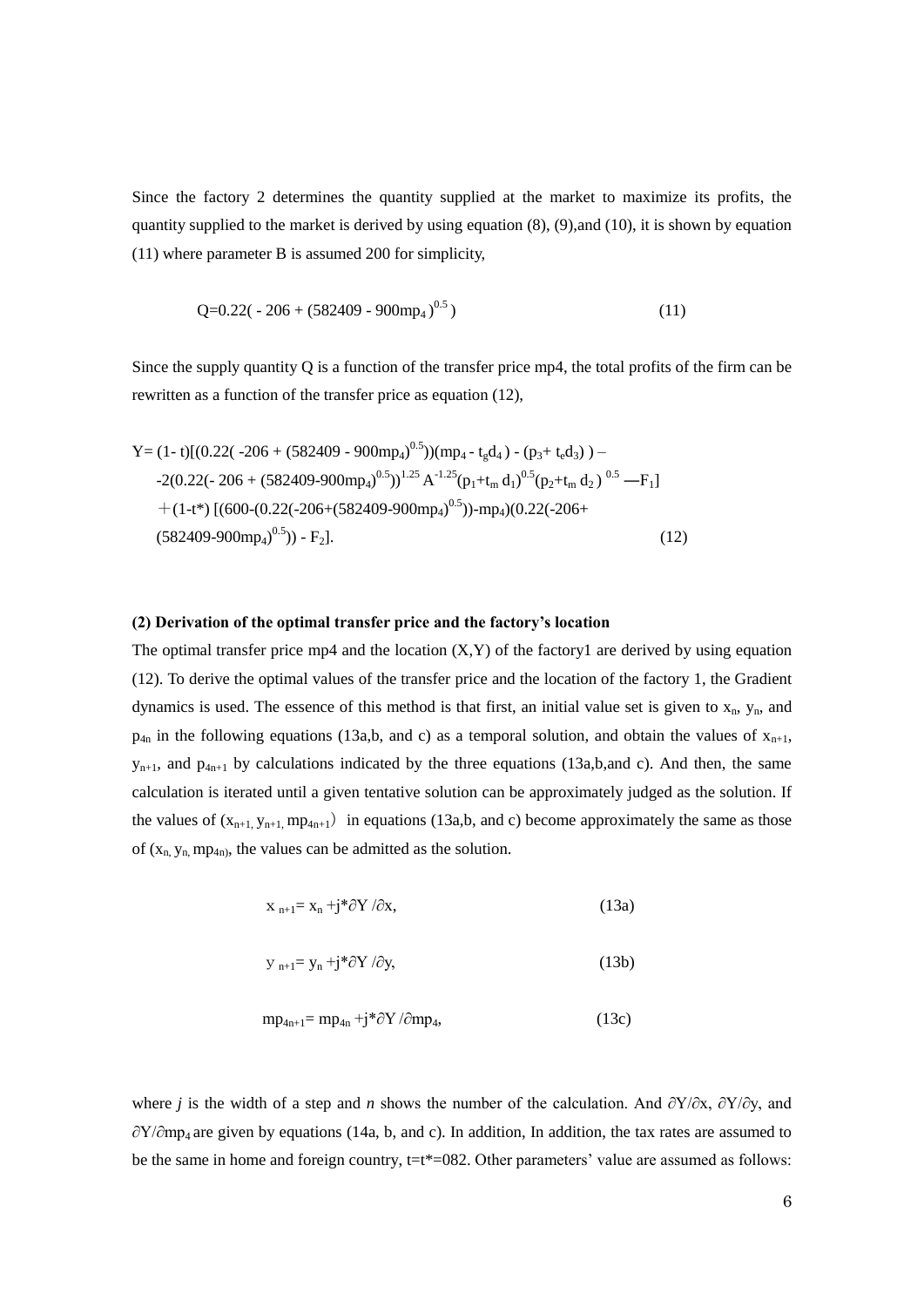$(x_1=3, y_1=-0.5)$ ,  $(x_2=-3^{0.5}, y_2=-0.5)$ ,  $(x_3=0, y_3=-1.5)$ ,  $(x_4=0, y_4=1)$ ,  $A=1, p_1=0.25, p_2=2,$  $p_3=0.2$ ,  $t_m=0.11$ ,  $t_e=0.01$ ,  $t_g=0.225$ ,  $F_1=5000$ ,  $F_2=2500$ ,

$$
\frac{\partial Y}{\partial x} = 0.18[-A^{-1.25}Q^{1.25} \t t_m [\{(p_2 + t_m d_2)^{0.5}/(p_1 + t_m d_1)^{0.5}\} (x - x_1)/d_1 + \frac{\{(p_1 + t_m d_1)^{0.5}/(p_2 + t_m d_2)^{0.5}\}(x + x_2)/d_2 - tgx Q/d_4 + \frac{\{Q - t_g(x/d_4) - t_e(x/d_3)\}]}{2}
$$
(14a)

$$
\frac{\partial Y}{\partial y} = 0.18[-A^{-1.25}Q^{1.25} t_m [ {(p_2 + t_m d_2)^{0.5}/(p_1 + t_m d_1)^{0.5}} (y + y_1)/d_1 +
$$
  
+ { (p\_1 + t\_m d\_1)^{0.5}/(p\_2 + t\_m d\_2)^{0.5}} (y + y\_2)/d\_2 - t\_g(y-1)Q/d\_4 +  
+ Q (-t\_g((y - y\_4)/d\_4) - t\_e((y - y\_3)/d\_3)) ]=0 \t(14b)

$$
\frac{\partial Y}{\partial mp_4} = 0.18[(Q - 99mp_4/(582409-900mp_4)^{0.5}) + (99mp_4/(582409-900*mp_4)^{0.5})t_g(x/d_4) + (99mp_4/(582409-900mp_4)^{0.5})t_e(x/d_3)) + (2.5*0.5A^{-1.25}(p_2+t_md_2)^{0.5}(p_1+t_md_1)^{0.5}Q)^{0.25})
$$
  
\n
$$
-0.18[-Q - 99(600-Q))/(582409-900*mp_4)^{0.5} + (0.7425(2+Q)^2)/(582409-900*mp_4)^{0.5} + (21.78Q)/(582409-900*mp_4)^{0.5} + (0.3267(2+Q)*(-206+(582409-900*mp_4)^{0.5})/(582409-900*mp_4)^{0.5} +
$$
  
\n+99mp\_4/(582409-900mp\_4)^{0.5}]]=0. (14c)

The calculation result derived from the Gradient dynamics using equation (14a, b, and c) shows the figure illustrated in Figure 2. Figure 2 indicates that the optimal transfer price is approximately 442, and although the optimal location of the factory 1 is not clearly specified, the best location is can be found in the area where a chaotic phenomenon appears.

The graph shows that chaotic phenomenon appears along the area of  $M<sub>1</sub>$ , the source of raw materials. It can be established that the optimal transfer price is at 442. However, it is difficult to determine the optimal location of factory 1 which produces intermediate goods. Nevertheless, the optimal location is proximate to the area of  $M_1$  or the source of raw materials. If the factory 1 chooses to locate within that particular area, the profit will be almost at the same level. Total profits will be  $Y=3308^3$ .

-

<sup>&</sup>lt;sup>3</sup> Graph 2 shows that chaotic phenomenon occurred in the derivation of optimal location and price or the Cauchy Convergence. This Cauchy Convergence needs further analysis but this will not be discussed in this study. However, Puu (1998) explained that chaotic phenomenon appears when the derivation of optimal location does not include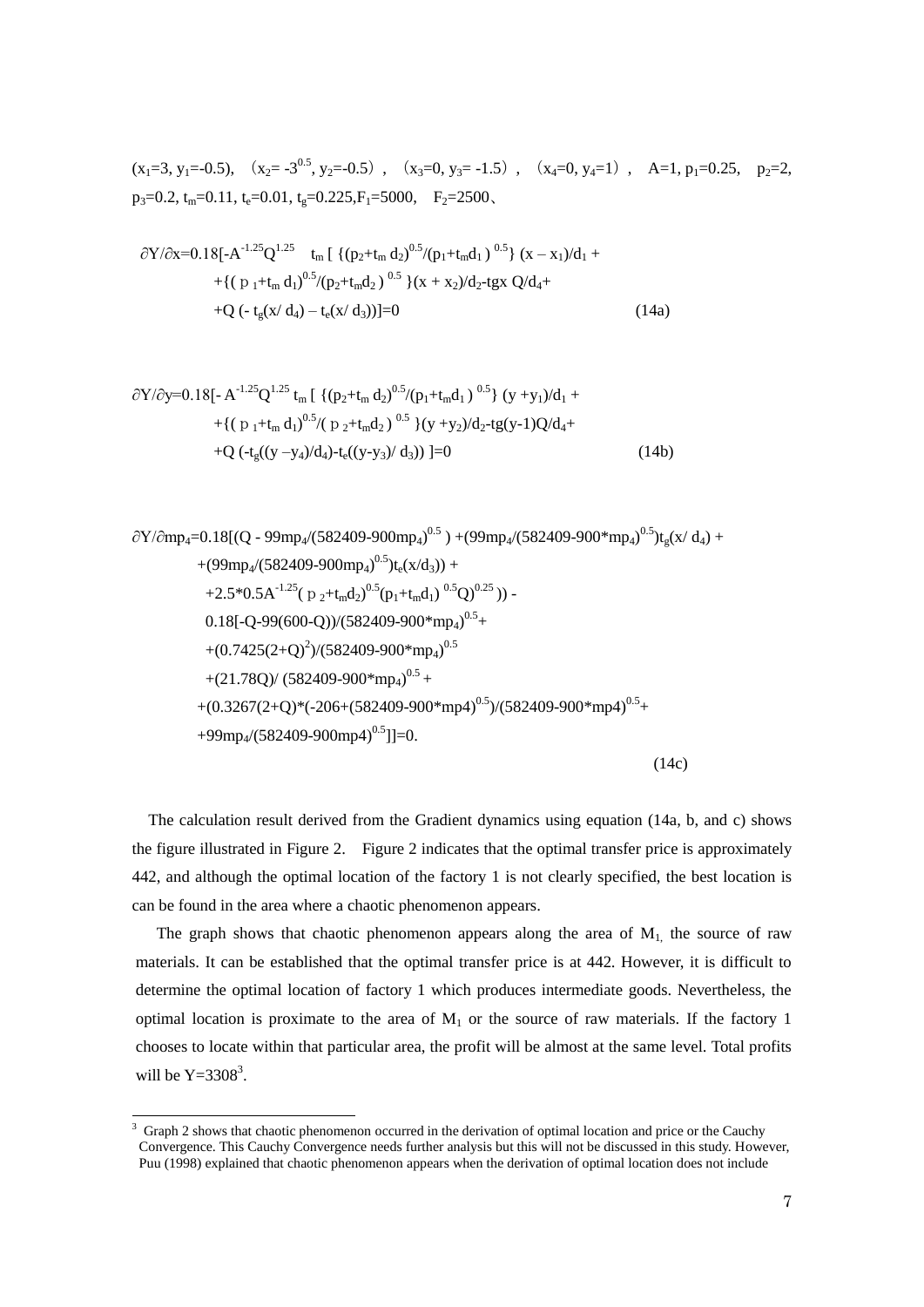



## **3. Effects on factory's production of corporate tax rate and agglomeration economy 3.1 Coexistence of the factories at a market place**

It is assumed that when factory 1 and factory 2 locate at the market, agglomeration economies generate. It is supposed in this subsection that the influence is represented in the reduction of costs in the factories; the reduction of fixed cost  $(F<sub>1</sub>)$  in the assembly factory 1. Given this kind of agglomeration economies, to what level this fixed cost can occur the co-existence of the two factories at the market place. As shown in the Figure 1, when intermediate goods producing factory 1 locates within  $(3, -0.5)$  are of the sources of raw materials  $m_1$ , transfer price, level of price, production level will be the same. If the factory 1 locates to the market (0, 1), the total profits is shown in the right-most column of Table 1. The corporate tax rate is set at  $t=t^*=0.82$  for each location points, and taking into account the influence of agglomeration economy, fixed cost  $(F<sub>1</sub>)$  will be reduced from 5000 to 4936 and this can result to co-existence of intermediate goods producing factory 1 and assembly factory 2 at the market location. On the other hand, in the case the fixed cost reduction will not drop by 64, these two factories will have to be diffused to the two countries.<sup>4</sup>

 $\overline{a}$ 

price in the two-dimensional space.

<sup>4</sup> For concise discussion about co-existence and dispersion of production processes, refer to Stigler (1956).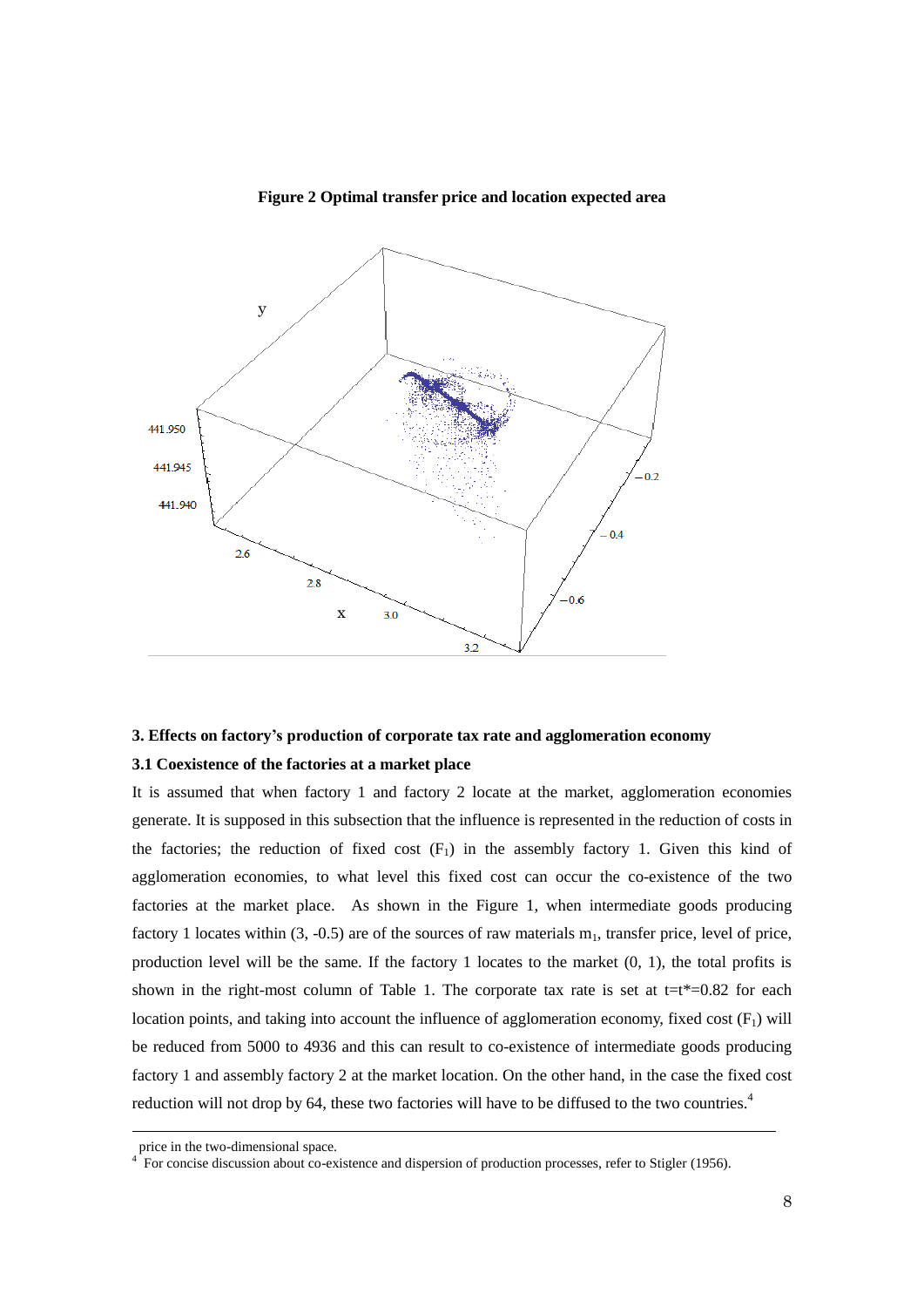|                      | $t=t^* = 0.82$ | $t=t^*=0.82$ |
|----------------------|----------------|--------------|
| location point       | $(3,-05)$      | (0,1)        |
| transfer price       | 442            | 442          |
| product price        | 551            | 551          |
| volume of production | 49             | 49           |
| profit(Y)            | 3307           | 3296         |
| factory $(Y_1)$      | 2968           | 2957         |
| factory $(Y_2)$      | 339            | 339          |

**Table 1 Location of factories and changes in volume of production and profit**

Source: Authors' calculations

### **3.2 Reduction in corporate tax rate and the changes in location and transfer price**

Since factory 1 is located in a country with a lower corporate tax rate of 0.70, and factory 2 is located abroad with tax are equivalent to t\*=0.82. The transfer price for intermediate goods will drop to 417. While, the prospective area will be within the about same area that was shown in Figure 2. The firm's profit and production volume will be similar to the first column of Table 2.

If the factory 1 will be relocated abroad, what will happen to the co-existence of intermediate goods factory and assembly factory 2? Transfer price, product price, and production volume will remain the same as shown in the right-most column of Table 2. The optimal location of intermediate goods factory is in a country where there is a source of raw materials  $M_1$  and where the corporate tax rate is comparatively low as illustrated in Table 2. Thus, in this case, it is not reasonable to put the intermediate goods factory and assembly factory in the same location.

|                      | $t=0.70$ t*=0.82 | $t=0.70$ , $t^*=0.82$ |
|----------------------|------------------|-----------------------|
| location point       | $(3,-05)$        | (0,1)                 |
| transfer price       | 417              | 417                   |
| product price        | 545              | 545                   |
| volume of production | 55               | 55                    |
| profit(Y)            | 5844             | 3723                  |
| factory $(Y_1)$      | 5268             | 3147                  |
| factory $(Y_2)$      | 576              | 576                   |

**Table 2: Location of factories and the changes in volume of production and profit (different tax rate)**

Source: Authors' calculations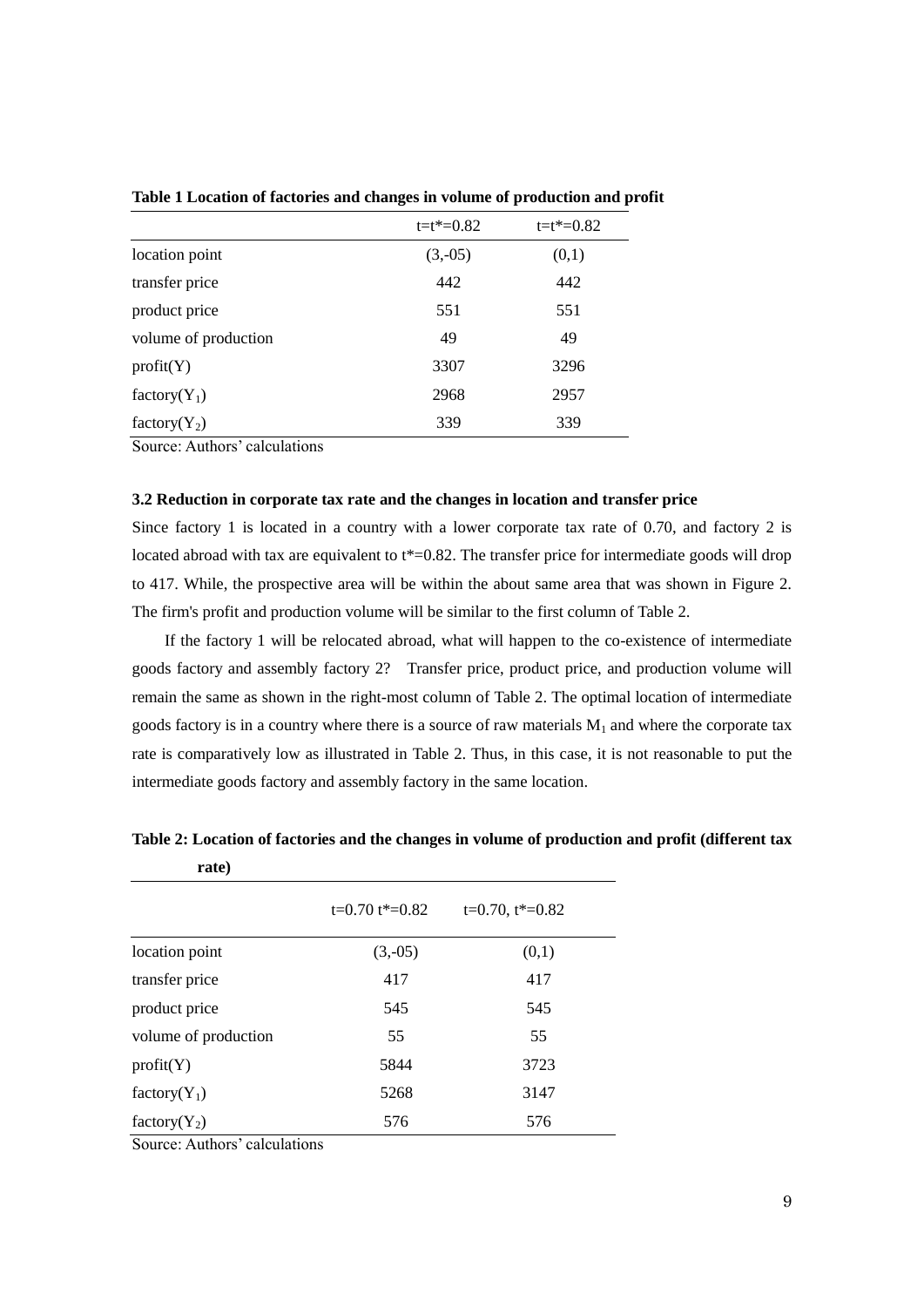It is however possible to locate these two factories within the market if the reduction of cost based on agglomeration economy is big or when there is a support from the government. Assuming that agglomeration-based fixed cost reduction  $F_1$  of the factory 1, if the firm's profit exceeds 5844, it is possible to put the factory 1 in the same location. As reflected in the values in Table 2, even though agglomeration-based fixed cost reduction drops to zero, the target profit of 5844 will not be achieved. Therefore, given the two country's different tax rate, t=0.70,  $t^*=0.82$ , the firm will not move their intermediate goods factory 1 to the location of the market. Thus, in this case, if the firm would not receive any support from the government, spatial dispersal of the firm's factories will happen<sup>5</sup>.

#### **3.3 Significance of a prospective area and new location factors**

Chaotic phenomenon shown in Figure 2 can be interpreted as follow: If the firm decides the location of the factory 1 and price of the intermediate goods in the range of the chaotic phenomenon, the firm's profits may not so decrease from the maximum level because the optimal solution is contained in this sphere. It can be, therefore, considered that the range indicates *a prospective area* for a possible factory's location. The firm can determine the search area in a large location space into a small range for the factory's location; they can reduce significantly the searching costs. Chaotic phenomena may provide the firm with useful information, especially in the case firms do not have adequate information about many regions in a large space.

It is also considered that even if the firm could identify the optimal site for the factory, it may not establish a factory at that site by some reasons. For instance, the place has been occupied by another firm, or land is too weak to build a factory. In this case, the firm has to search the second best sites around the optimal place. In this searching, chaotic phenomenon can be used for squeezing the spatial range to be searched. The firm can easily find out the second best sites around the best point in a relatively short period. Chaotic phenomena could be useful for alleviating the firms' location problem.

The prospective area generates new location factors to firms: When a firm decides the factory's location in the prospective area, the firm becomes to consider the location issue in a broader perspective. Besides profit level, the firm can incorporate many location factors such as education, culture, housing, safety, and welfare in the area into its decision-making. Considering of the locational effects of these new location factors, the firm decides the location of factory in the prospective area. That is, new location factors such as education, culture, housing, safety, and welfare play important role in the determination of factory's site in the prospective area.

-

 $5$  On the other hand, if tax rates are t=0.82, t\*=0.70, even without the benefits of agglomeration economies, the intermediate goods factory can co-locate with the market location. In such case, considering the fragmentation of factory 1 and 2, the amount of diseconomies of scale will be huge.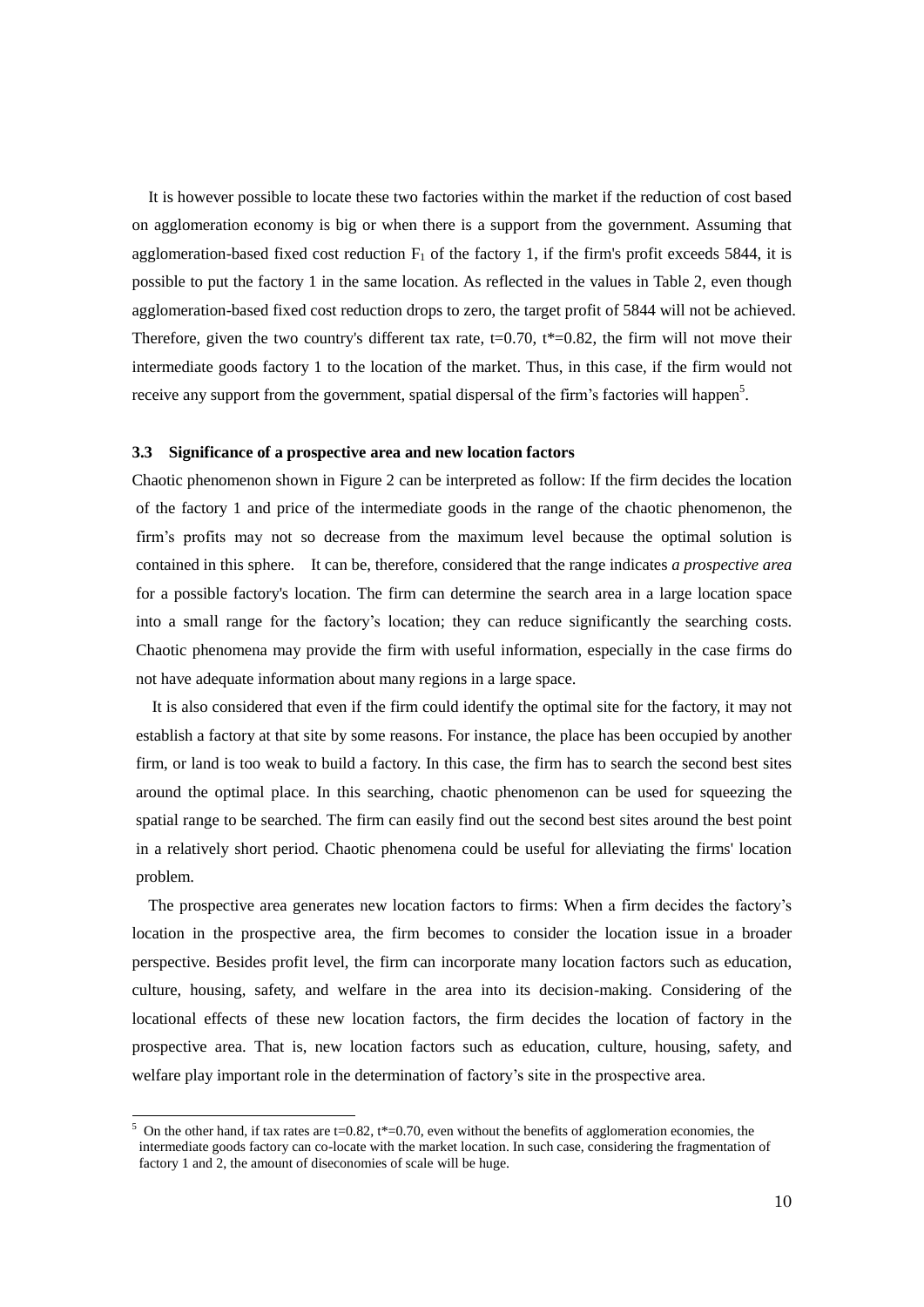#### **4. Comparison of the provinces in the Philippines**

This section assumes that Philippines is within the prospective area and examines each provinces economy and social condition. Based on the provinces characteristics, the firms can have an idea where to possibly locate.

#### **4.1 The Philippines**

The Philippines is an archipelago located in the Southeast Asia. It is composed of 7, 107 islands which totals to 300,000 square kilometers, the second biggest archipelagic country in the world. The topography of these islands varies, from mountains, hills, and plains.

The Philippines is one of the fastest growing economies in the East Asia with 6-7% growth rate in recent years. The services sector, fuelled by the recent growth in BPO businesses, contributes more than half of the economic output. The manufacturing sector accounts for 30% of the national output.

The Philippines is a republic with presidential form of government. The Philippines is divided into

three main islands; Luzon, Visayas, Mindanao. The country is divided further into 17 regions, 80 provinces, 138 cities, 1,496 municipalities, and  $42,025$  barangays<sup>6</sup>. These local government units (provinces, cities, municipalities, and barangays) are responsible for the delivery of basic services such as health, social welfare, natural resources and environment, agricultural extension, and public works. Majority of the income of the local governments comes from central government in the form of internal revenue allotment (IRA) or the share from national tax collections.

#### **4.2 Data**

The primary sources of data in this study are the National Statistical Coordination Board (NSCB) and National Statistical Office (NSO). The study used the latest data for each indicator. Reference year, however, is not uniform, from 2000 to 2013.

#### **Table 3 List of Indicators**

<sup>6</sup> <sup>6</sup> Barangay, the smallest administrative unit, is derived from the Malay word, *Balangay,* which means sailboat. Early inhabitants are said to have reached the islands through these sailboats.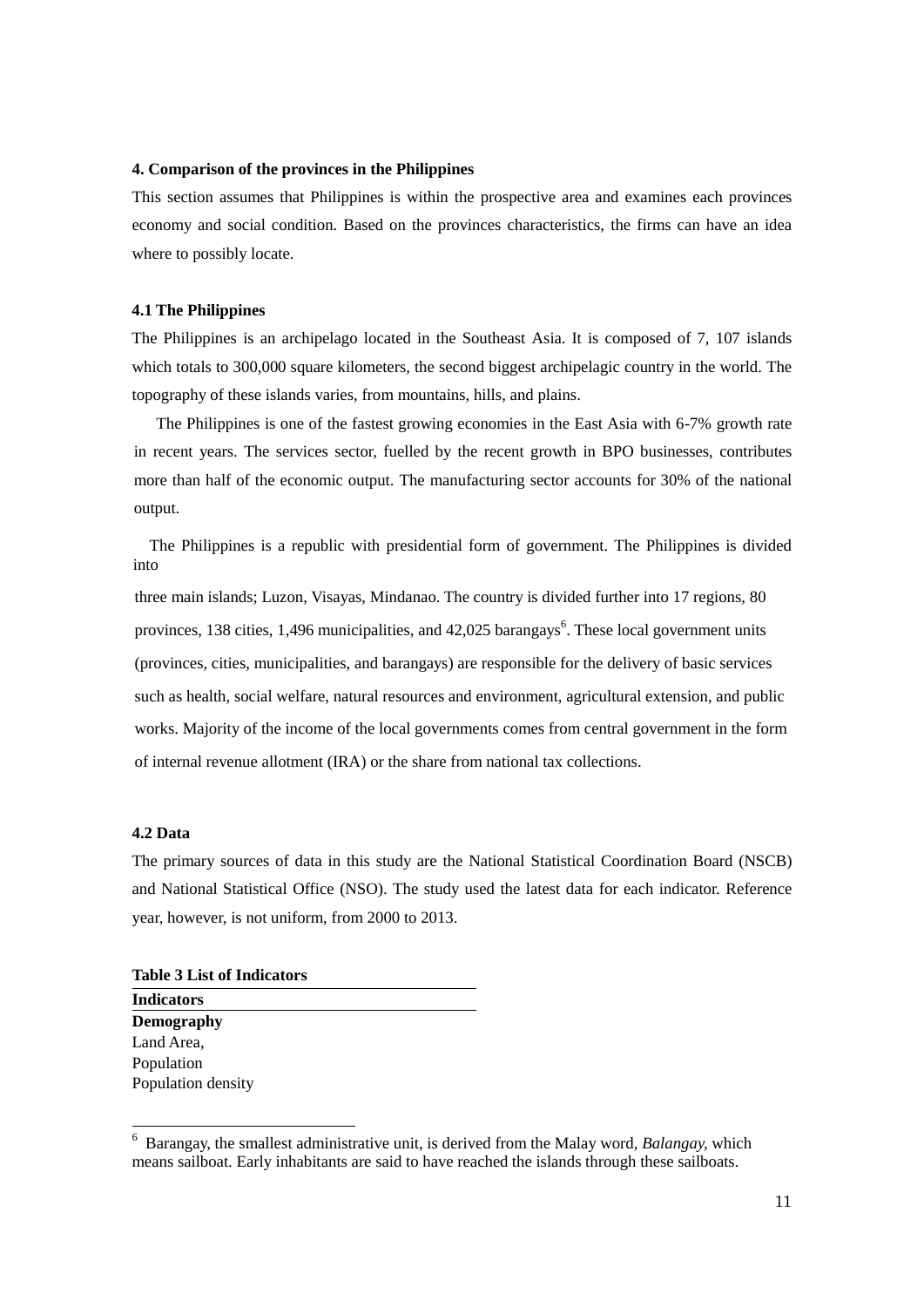#### **Economy**

Real per capita income Wage Rate Non-Agriculture Wage Rate Agriculture Total number of banks Total bank deposits (millions) No of MSME Employment in MSME Poverty Incidence among Families (%) **Education** Mean Years of Schooling Literacy rate (simple literacy) Net Enrolment Ratio (NER) in Primary Education Completion Rate in Primary Education Net Enrolment Rate (NER) in Secondary Education Completion Rate in Secondary Education Number of Higher Education Institution(HEI) Enrollment in HEI(SUC) Graduates in HEI(SUC) **Security**

Crime Incidence(Crime per Population)

Traffic Accident (Traffic Accident Per Population Total Terrorists/Insurgency Incidences Magnitude of Terror Attacks(No of Casualties) Weather and Climate-related risks Geophysical risk **Infrastructure** Paved Road Length KMs(Road Density) Permanents Bridges Linear Meters(Bridge Density) Total Number of Airports Total Number of Ports Energized Barangays (%) Number of Special Economic Zones **Health**  Life expectancy at birth (years) Safe Water Supply per Population Sanitary Toilet per Population Total Health Works per Population **Governance** Good Governance Index State of Performance Internal Revenue Allotment

Local Sources

#### **4.3 Estimation of provincial dynamism scores**

Provincial Dynamism Score is computed using various variables that falls into six categories: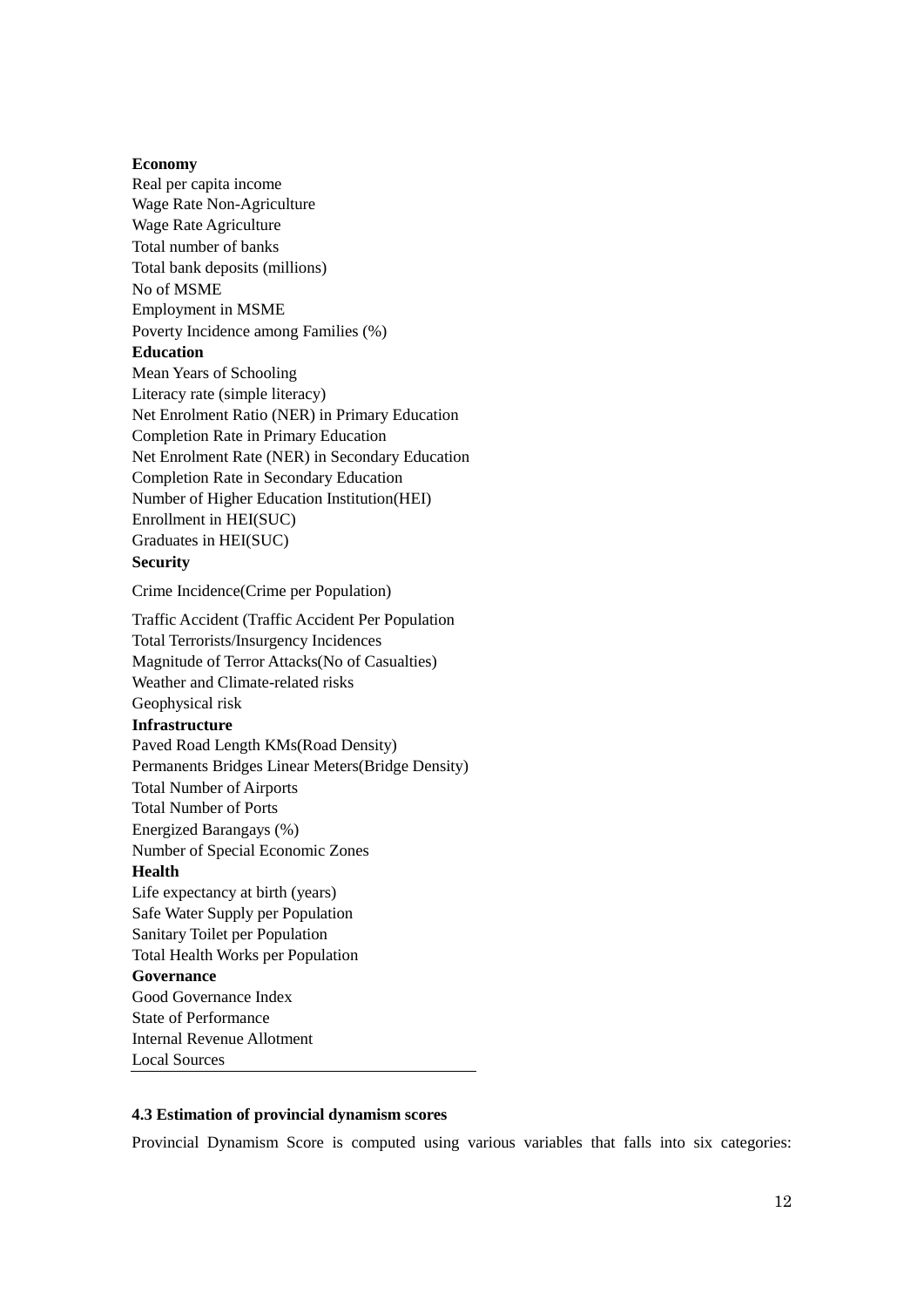economic condition, education, security, infrastructure, health, and governance. These variables are standardized using equation 815),

$$
S_{Iv} = \frac{(X_{Iv} - AVE_{Iv})}{ST_{Iv}}
$$
\n(15)

 $(I=a, b, e; V=1, 2, 3, 4...n; P=P1, P2, P3...P80)$ 

Where  $X_{I_V}$  is the value of the indicator of I of a province P;  $AVE_{I_V}$  is the mean value; and  $ST_{I_V}$ is the standard deviation of the indicator I of variable E. Score of the indicator I was obtained using equation (16),

$$
S_{Iv} = (1/n) \sum_{I=vP}^{I_n} S_{IvP}
$$
 (16)

The provincial dynamism index was computed based on equation (17),

$$
PD_p = (1/6) \sum_{I=a}^{e} S_{Iv} \tag{17}
$$

Principal Component Analysis (PCA) is then used to discern the similarities or difference in the set of variables and plot these variables into two-dimensional space. This representation could identify characteristics of each province.

#### **4.4 Provincial dynamism scores**

High provincial dynamism index would mean vibrant local economy, good local governance, presence of infrastructure, educated citizens, presence of health-support, and high-level of safety. In the Figure 3, provinces with high provincial dynamism index are shaded in black color and the low provincial dynamism index is shaded in grey or white.

The top provinces that have the highest computed provincial dynamism scores are the following: Metro Manila<sup>7</sup>(3.040), Batanes(0.786), Cavite(0.539), Bulacan(0.420), Laguna(0.411), Rizal(0.330), Batangas(0.306), Cebu(0.299), Ilocos Norte(0.292), and Palawan(0.283). Except for Batanes, Cebu, Ilocos Norte, and Palawan, the rest of the provinces are located within regions that adjacent to Metro

 $\overline{a}$  For comparison purpose, Metro Manila is considered as a province in this study.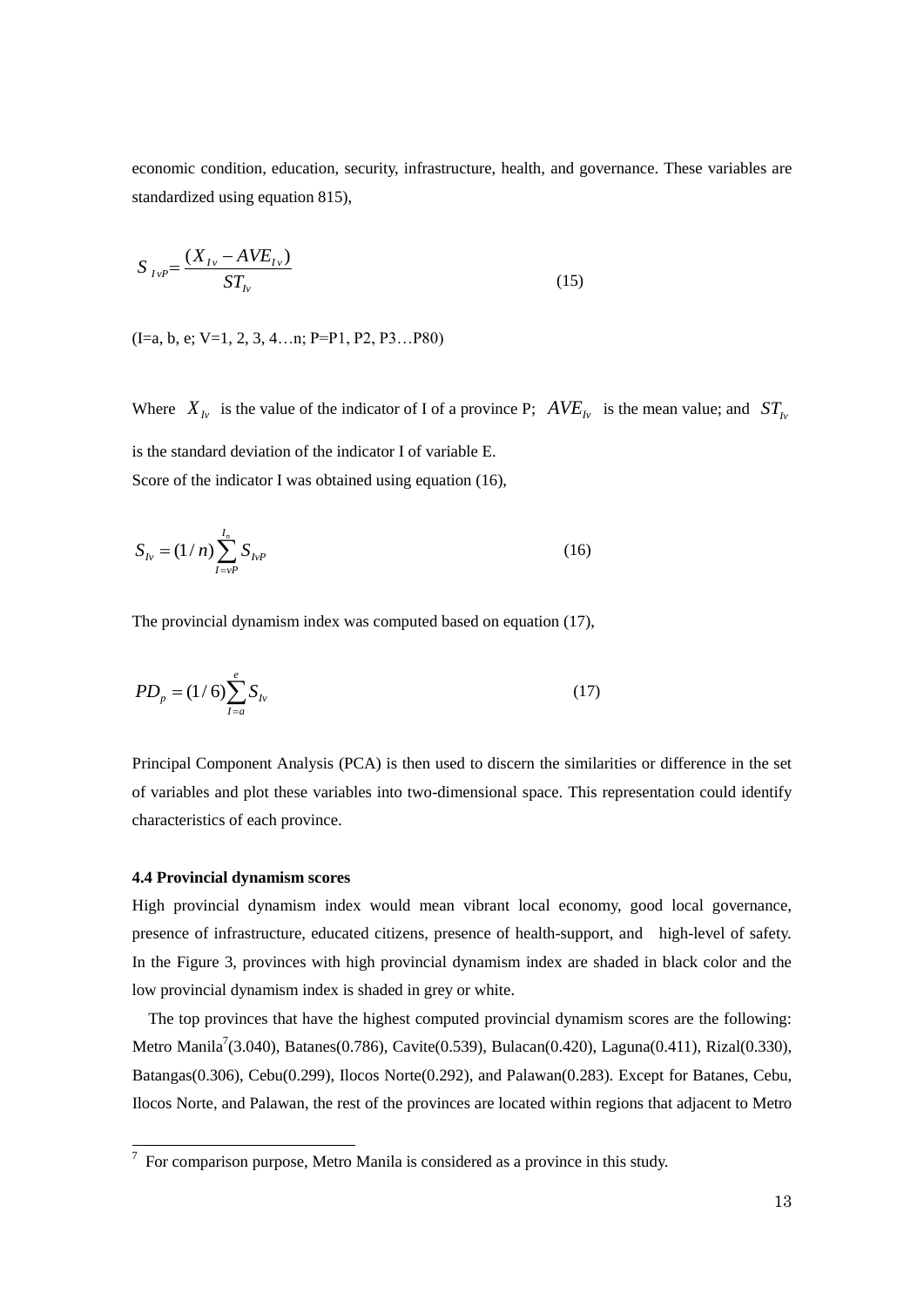Manila. On the lowest end of the ranking are the following provinces: Maguindanao(-1.200), Sulu(-0.994), Basilan(-0.919), Lanao del Sur(-0.639), Tawi-tawi(-0.617), Masbate(-0.527), Saranggani(-0.489), Ifugao(0.-429),Lanao del Norte(-0.418), and Zamboanga Sibugay(-0.413). Except for Ifugao and Masbate, these provinces are located in Mindanao, primarily in ARMM.

#### **Figure 3: Map of provincial dynamism scores**



Source: Authors' calculations

 In terms of economic scores, except for Cebu, the provinces which rank the highest are located within the peripheries of Metro Manila: Laguna, Cavite, Rizal, Batangas, Bulacan, Pampanga, Bataan and Quezon. In this aspect, neighborhood definitely seems to matter. In terms of education, except for Pangasinan and Batanes, the provinces with the highest scores are again located near the capital: Cavite, Rizal, Laguna, Bulacan, Batangas, Pampanga, and Bataan. Notice that in both economic and education scores, no provinces from Mindanao have made it on the top. In terms of security, the provinces that are considered to be the safest are the following: Apayao, Isabela, Ilocos Norte, Negros Occidental, Palawan, Iloilo, Zamboanga del Norte, Batanes, and Tawi-Tawi. Metro Manila is at the top of the rankings most of the time except for this component as it has the lowest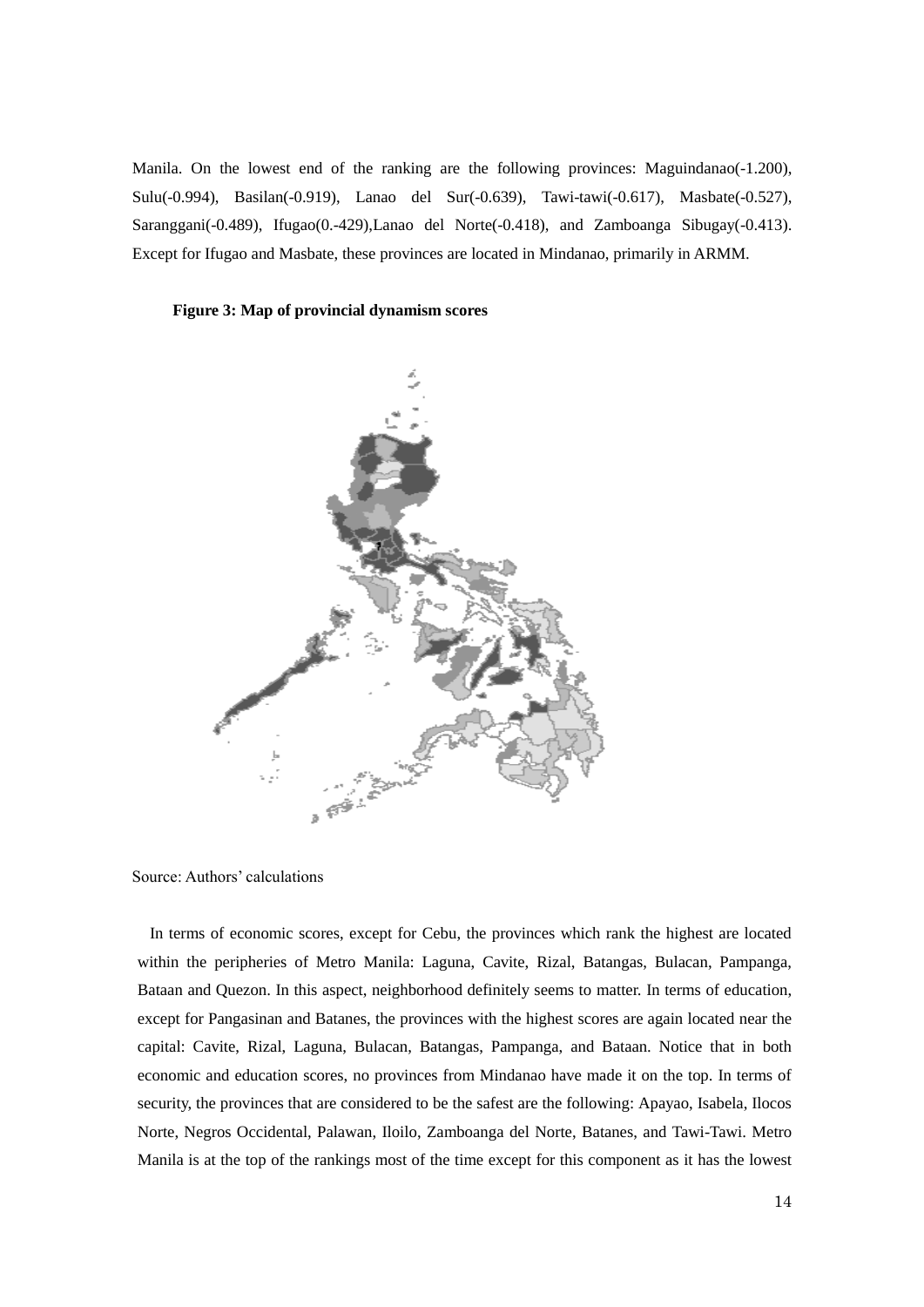score in security. In terms of infrastructure, the provinces which have the highest score are the following: Metro Manila, Leyte, Cebu, Palawan, Negros Occidental, Pangasinan, Batangas, Bohol, and Occidental Mindoro. In terms of health, provinces with relatively good health support are the following: Batanes, Palawan, Guimaras, Ilocos Norte, Aurora, Benguet, Abra, La Union, and Siquijor. In terms of governance score, the provinces which rank the highest are the following: Metro Manila, Bulacan, Laguna, Rizal, Camiguin, Cavite, Compostela Valley, Benguet, Siquijor, and Kalinga.

#### **4.5 Results of principal component analysis (PCA)**

For the sample of 80 provinces, the first principal component(PC) accounts for 54.91 percent of the total variance with Eigen value higher than 1, and the second principal component accounts for 22.33 percent of the total variance, with Eigen value higher than 1. The first two principal components explain 76.23 percent of the total variance. The first component puts higher weight on economic, education, governance, and infrastructure indicators. The second component emphasizes security, and health indicators.

It is shown in Figure 4 that the higher the score in economic, education, governance, and infrastructure, the higher the score of the first PC on the x-axis and the provinces which exhibited these features are found the right portion of the graph. Meanwhile, the higher the score in security and health indicators, the higher the score of the second PC on the y-axis and provinces with such characteristics are found on the upper portion of the graph.

Metro Manila is no longer shown by graph in Figure 4 because it is located on the far right but lower portion of the graph. This implies that Metro Manila has a good economic situation, high level of education, presence of infrastructure, and high-quality of governance but it is still found lacking in terms of security and health. Batanes is also no longer shown because it is located in the upper-right portion of the graph. Batanes is the only provinces that have favorable economic condition and relatively high-level of security. The provinces that have the highest computed provincial dynamism scores are located in the upper right portion of graph. Most provinces tend to cluster near the center which means that these provinces have either relatively good economic conditions but needs improvement in security and health.

This representation allows easy identification the characteristics of the provinces in the Philippines. This is particularly useful for the firms who are planning to locate in the Philippines. For instance, firms that conduct high-technology processes as well as research and development (R&D) can select the provinces with high education-level. Or firms that handles assembly or logistics can chose to locate in the provinces with relatively well-built infrastructure. Furthermore, this representation can also be helpful to policymakers and local administrators who are aiming to revitalize local economy and improve social conditions.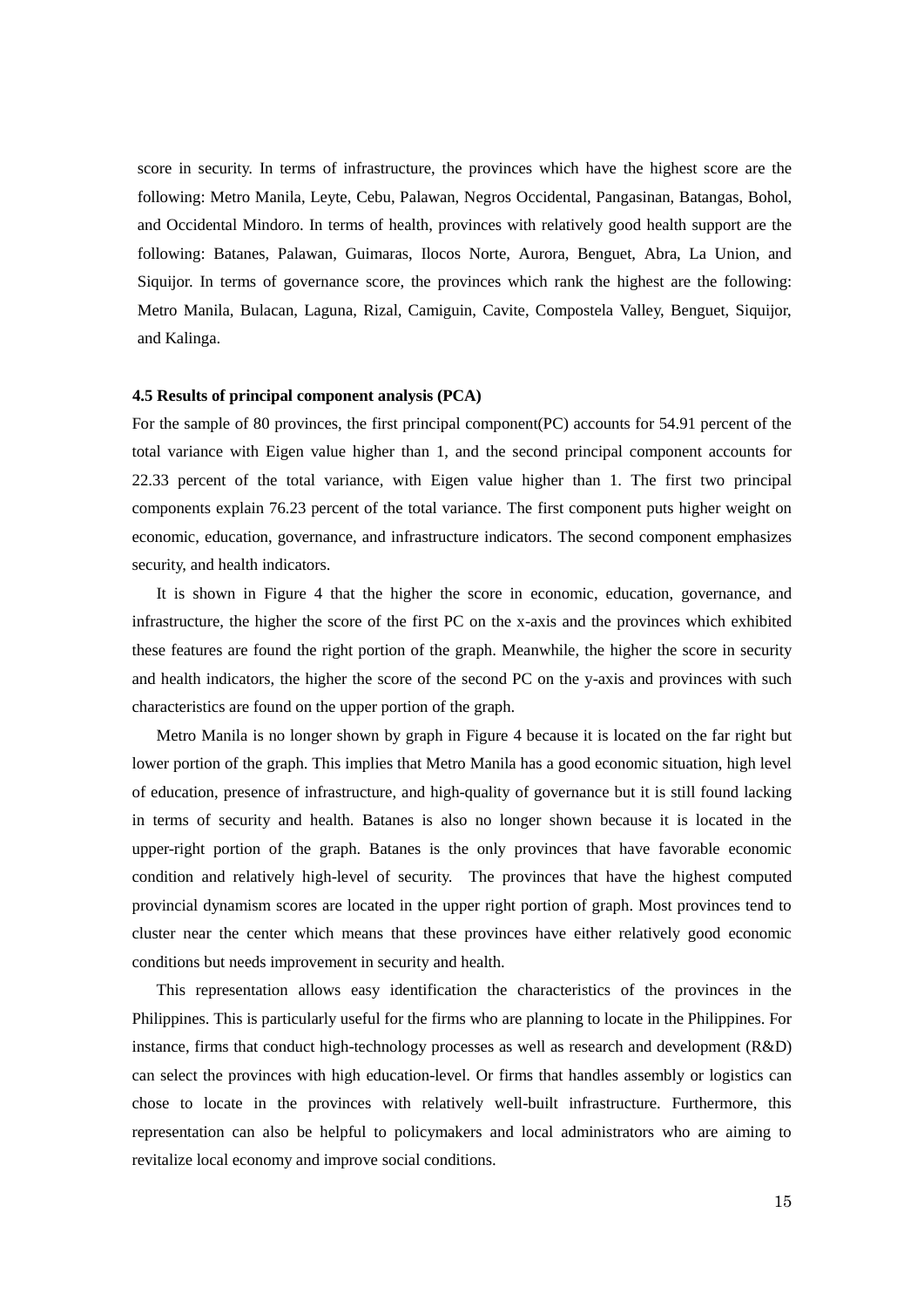

**Figure 4: Principal component analysis of the provinces in the Philippines**

Source: Authors' calculations

#### **5. Concluding Remarks**

It is elucidated in this paper that the steps in establishing prospective location and effects to firm's location decision-making of transfer price system and corporate taxation system which are closely related to the economic situation and economic policy of a country. There are two steps in the determination of prospective location: cross-country comparison and within country (regional or provincial level). At the first step, countries' economic and social conditions are evaluated. Consequently, firms are likely to locate in countries with relatively good economic and social conditions. As the profits made by firms are subject to taxation, the system of taxation is also considered as one of the deciding factors, particularly as these production processes tend to disperse across borders. At this first step of determination of optimal location, chaotic phenomenon occurred which implied presence of several optimal locations. The analysis found out that as long as the firms locate within the prospective area, firms can still achieve target profits. In the second step, regions or